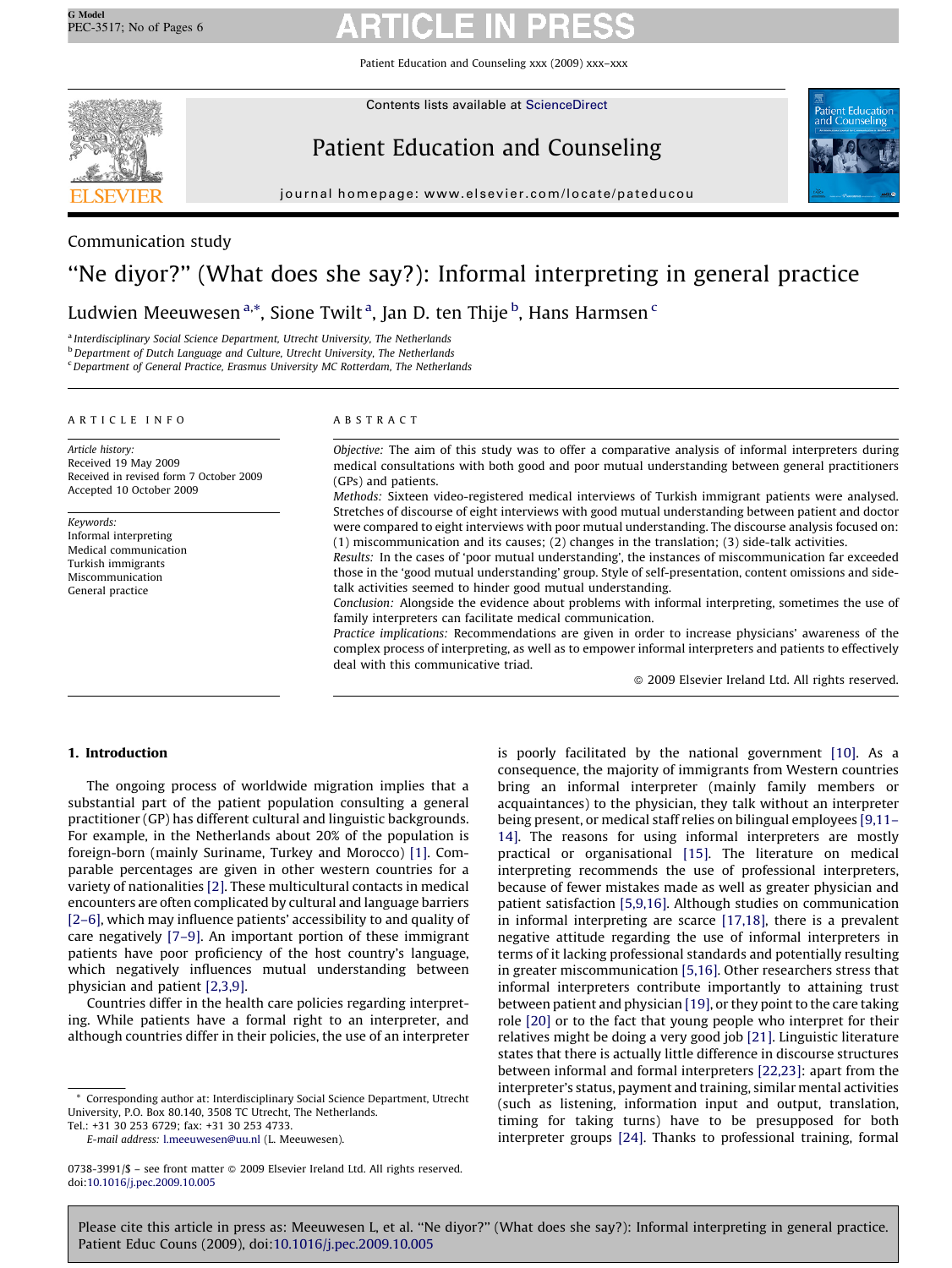interpreters make fewer errors compared to ad hoc or informal interpreters [\[16\],](#page-5-0) but patients do not always prefer professionals for interpreting, as a relationship of trust is at stake. Despite other conclusive research, it remains unclear under which conditions informal interpreters will do a good job [\[5,16\].](#page-5-0)

The present study may contribute to fill this gap in knowledge. The aim is to offer a comparative analysis of informal interpreters during consultations with both good and poor mutual understanding between general practitioners (GPs) and patients. We also try to find explanations for poor mutual understanding, to the degree that linguistic barriers are at stake. What kind of miscommunications do occur? Under which conditions will the communication be successful?

### 1.1. Approaches to interpreting

Interpreters may differ in the ways they interpret and the roles they take [\[25–27\]](#page-5-0). Bot distinguishes two approaches on interpreting, the translator-machine model and the liberal interactive model as two poles of one continuum [\[26\].](#page-5-0) In the first model the interpreter is present as a non-person who gives equivalent translations, while in the interactive model the interpreter takes an interactive stance towards the interpreter-mediated medical encounter, leading to an accumulation of tasks (e.g. providing equivalent translations, contributing to the structure of the medical encounter, functioning as a cultural broker, etc.). It appears that interpreters cannot always act like a translationmachine model—in fact, they tend to participate as a third interlocutor during the interaction. Wadensjö also states that the interpreter does not function as a translation machine, but rather participates in the interaction process on his own account [\[27\]](#page-5-0). She discerns three roles that the interpreter can take on within the interaction: reporter, recapitulator and responder. In the first role of reporter, the interpreter translates the utterance of the primary speaker literally, which resembles the role in the translationmachine model. The recapitulator changes the original utterance but its content remains the same. The last role, the responder, can be found when the interpreter reacts directly to an utterance of the primary speaker; no translation takes place at all, the interpreter responds as an interlocutor in the discourse. In this situation, one of the primary speakers is excluded from the communication. Because no translations are being made, a dyadic communication takes place, also called 'side-talk activity' [\[27\]](#page-5-0), which may cause a feeling of exclusion experienced by the physician or the patient [\[28\]](#page-5-0).

Physicians expect interpreters to be not only translators, but to serve as cultural brokers and intercultural mediators (formal interpreters) or caregivers (informal interpreters) as well [\[23,28–](#page-5-0) [30\]](#page-5-0). Informal interpreters very often also have useful additional knowledge of the patient and his/her symptoms. According to the physicians, they can be helpful towards establishing a good contact with the whole family. The disadvantage of informal interpreters might be that they also may have their own agenda during the medical encounter, i.e. being present as a third person [\[20\].](#page-5-0)

Apart from the way in which interpreters try to facilitate the communication by taking on a specific role, it is of interest to question how understanding is successfully reached in interaction and how miscommunication may occur.

# 1.2. Miscommunication and causes

Communication problems may arise in intercultural medical encounters, as well as in three-party talk, where an interpreter is involved [\[16,28,31–34\]](#page-5-0). Roberts et al. describe that most immigrant patient–doctor interaction problems in London GP surgeries have to do with patient talk [\[34\].](#page-5-0) Patients with cultural backgrounds different than doctors' may have other ways of structuring information and managing the encounter. A relevant distinction is that between language differences (such as pronunciation, intonation, grammar and vocabulary) and cultural differences between patient and doctor which become manifest in patient talk. The cultural differences refer to the style of self-presentation. Immigrant patients may show a low self-display by not saying much during the interaction, or may structure the information in another way than doctors do (e.g. by first explaining the context and at the end of the consultation indicating the main reason for the visit). There also seems to be more topic overload with these patients—more topics were introduced, sometimes even though the former topic was not yet closed. Additionally, interaction was marked by a lot of overlap and interrupting [\[34\]](#page-5-0). Misunderstandings may also occur from patients' lack of institutional knowledge, which might not be necessarily caused by their cultural background [\[35\].](#page-5-0)

As communication with immigrants and patients with poor language proficiency is more problematic than with indigenous patients, the question arises of how an interpreter facilitates the mutual understanding between doctor and patient. In the present study the focus lies on the quality of informal interpreting in medical encounters. The issues that will be covered relate to communication problems and their causes. The aspects of medical communication will be related to the level of externally assessed mutual understanding between GP and patient (see Section [2.2.1\)](#page-2-0). It is expected that informal interpreters will act not so much as a machine translator, but far more will take an interactive role of recapitulator or responder. It is also expected that more miscommunication might occur in the group with poor mutual understanding between physician and patient.

### 2. Methods

### 2.1. Subjects and procedure

Analyses were based on 16 transcripts of videos derived from an intervention project in Rotterdam [\[3,36\]](#page-5-0). Nearly 1000 patients participated in this project. All GPs working in multiethnic Rotterdam neighborhoods, and at least 25% ethnic minority patients in their practices (a total of 178), received a mailed invitation to participate in the study; those interested were sent additional, extensive information, and 38 agreed to participate. These GPs asked 2407 patients permission to participate by informed consent; 1005 (42%) agreed. The response rate was 51% for Dutch patients and 34% for patients from an ethnic minority. The final study group of 986 patients consisted of 429 (44%) patients from an ethnic minority and 557 (56%) Dutch patients. For practical and financial reasons, video registration of doctor–patient communication was realized for 25% of the patient group, randomly chosen. Patients were interviewed at home in their preferred language 3–8 days after the consultation. Each GP completed a questionnaire about the consultation. GPs and patients were asked to give their own opinions and an estimate of the other person's judgment about identical consultation aspects. In 50 of these encounters, the patient was accompanied by an informal interpreter. For purposes of the present study, three-party data of the largest immigrant group available was selected, i.e. the Turkish group. This allowed for a more or less homogenous group, from the viewpoint of interpreter needs. Further, to optimise the comparison a selection was made based on the lowest and highest quartiles of level of mutual understanding between GP and patient (see Section [2.2.1](#page-2-0)), which resulted in  $2 \times 8 = 16$ medical interviews. The interpreters were partners, family members or friends of the patient.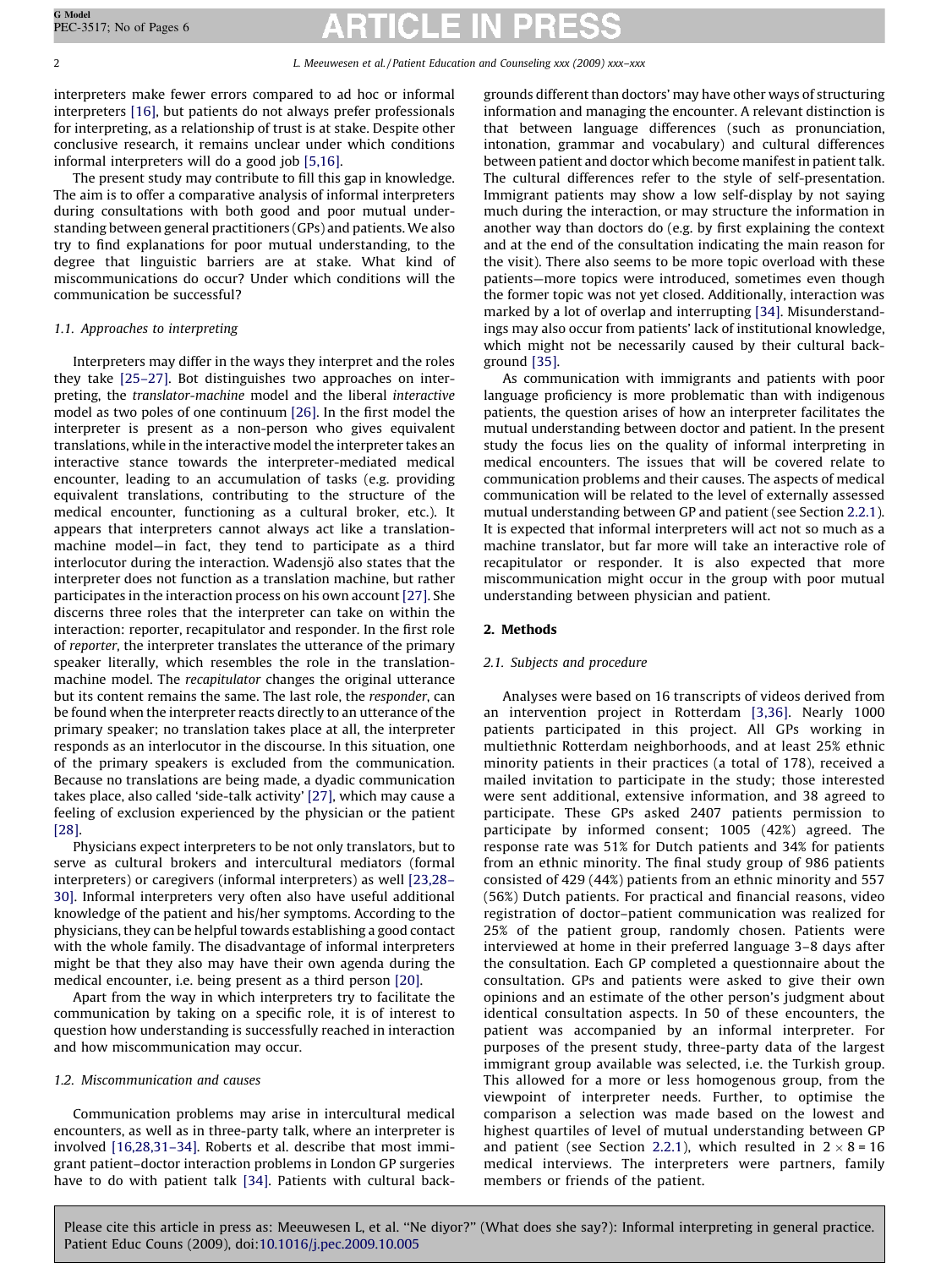<span id="page-2-0"></span>Transcripts were made in Dutch, and the Turkish fragments were written in Turkish as well as translated into Dutch. This was conducted by a second-generation Turkish research assistant. All observations were coded from video and transcript by one researcher, who was blinded for level of mutual understanding of the medical conversations. Because of the exploratory character of the study, observations from different angles are made by triangulation (see below).

# 2.2. Measures

In order to answer the research questions, data was gathered on level of mutual understanding between doctor and patient, externally assessed, and on four main communication subjects: types of miscommunication, causes, changes of the translation, and side-talk activity, as described so far in relevant observational studies [\[17,27,28,31,34\].](#page-5-0) This enabled making a comparison between the two levels of mutual understanding, in terms of communication processes as they unfold in the actual discourse [\[36\]](#page-5-0).

# 2.2.1. External assessment of mutual understanding

The effectiveness of the communication in terms of mutual understanding was measured by the Mutual Understanding Scale, which was developed and validated by a multiethnic and multidisciplinary expert panel using nominal group technique [\[32\].](#page-5-0) The level of mutual understanding was calculated by comparing the answers of doctors and patients on roughly five components of the consultation: main symptom, cause of the illness, diagnosis, examination and prescribed therapy. Mutual understanding was present if both doctor and patient gave similar answers as assessed by two judges independently for the open questions, or by computer for the yes/no answers. The judges (one researcher with a Turkish background, the other with a Dutch background) were blinded for patient and physician characteristics. Agreement about the topics between physician and patient in the five consultation components was not necessary, but they had to be informed about their mutual opinions for a good mutual understanding score. In 70% of the cases there was independent agreement. All remaining cases (30%) were discussed until consensus was reached. This procedure resulted in an overall score for level of mutual understanding for each consultation on a scale between  $-1$ (very low) and +1 (very high). For purposes of this study, consultations with scores in the lowest (between  $-1.0$  and  $-0.40$ ) and highest (between  $+0.55$  and  $+1.0$ ) quartiles were selected. This resulted in eight consultations with poor mutual understanding (low MU group) and eight consultations with good mutual understanding (high MU group).

# 2.2.2. Assessment of communication

The coding of communication included the following topics: miscommunication and causes, changes in translation, and sidetalk activity. The observation of miscommunication included the following categories [\[31\]:](#page-5-0)

- a. immediate recognition of the problem, with or without comment (e.g. using the word ''chwach'' for the word ''church'' );
- b. latter recognition of the problem, with or without comment (see [Fragment 1](#page-3-0));
- c. no recognition of the problem, only recognized by an external observer (see [Fragment 2](#page-3-0)).

To determine the possible causes of these communication problems, the categorisation of Roberts et al. was used [\[34\]:](#page-5-0)

- a. Wrong pronunciation of words and sentences can lead to misunderstanding between participants.
- b. Problems occur because of the unexpected usage of intonation, rhythm and melody in the official language.
- c. Flawed use of grammar rules, vocabulary, time markers and sentence construction can lead to misunderstanding between participants.
- d. Features of the style of self-presentation are a low self-profile, information-structuring style, topic overload and overlapping speech. The ways in which the speaker presents himself through his language use may lead to misunderstanding between participants. These ways are often culturally determined.

The observation of changes in translation were derived from Aranguri et al. [\[17\]:](#page-5-0)

- a. Content revisions: the interpreter changes the content of the translation by altering important information.
- b. Content omissions: the interpreter leaves out important information while translating.
- c. Content reductions: the interpreter reduces the content of the utterance of the primary speaker. In this category the interpreter synthesises the utterances of the speaker, mostly following a long utterance of the primary speaker. These three categories are not mutually exclusive, e.g. revision implies omission [\[17\].](#page-5-0) However, these changes in translation give a rough indication of the quality of the translation—revisions and omissions may be serious flaws in the translation, while content reductions seem more or less acceptable.

The presence of side-talk activity [\[27\]](#page-5-0) gives and indication about the interpreter's degree of control during the interaction because he can initiate, maintain or stop the activity. Side talk may refer to the interpreter–patient dyad as well as to the interpreter– physician dyad. The elements of the transcripts in which at least two turns of the interpreter as well as the patient or physician followed subsequently without interference of the physician or patient were counted as side-talk activity. In the case of interpreter–physician side talk, the interpreter offers additional knowledge about the patient to the physician, that is not initiated by the patient but by the interpreter. It concerns intimate knowledge about the situation of the patient that is being transferred by the informal interpreter, which distinguishes him from a formal interpreter [\[28\].](#page-5-0) This extra information also partly constitutes the role-taking of the informal interpreter, who is not only translator but also takes on the role of caregiver and 'responder' He/she is the direct source of the information, without verbal interference of the patient [\[37\]](#page-5-0).

# 2.3. Analyses

Applying triangulation by discourse analysis enables performance of simple statistics and offering a qualitative description of the differences between the two groups (the low MU versus high MU). In that sense, the analysis explains causes for poor mutual understanding. The main findings will be illustrated by fragments of transcripts and commented in detail.

# 3. Results

### 3.1. Miscommunication and causes

Miscommunication occurred nearly five times more in the low MU group than the high MU group (83% versus 17%) [\(Table 1\)](#page-3-0). In three cases, the problems were not recognised by the participants (and therefore were not solved). All examples of miscommunications in the high MU group were recognised by the participants.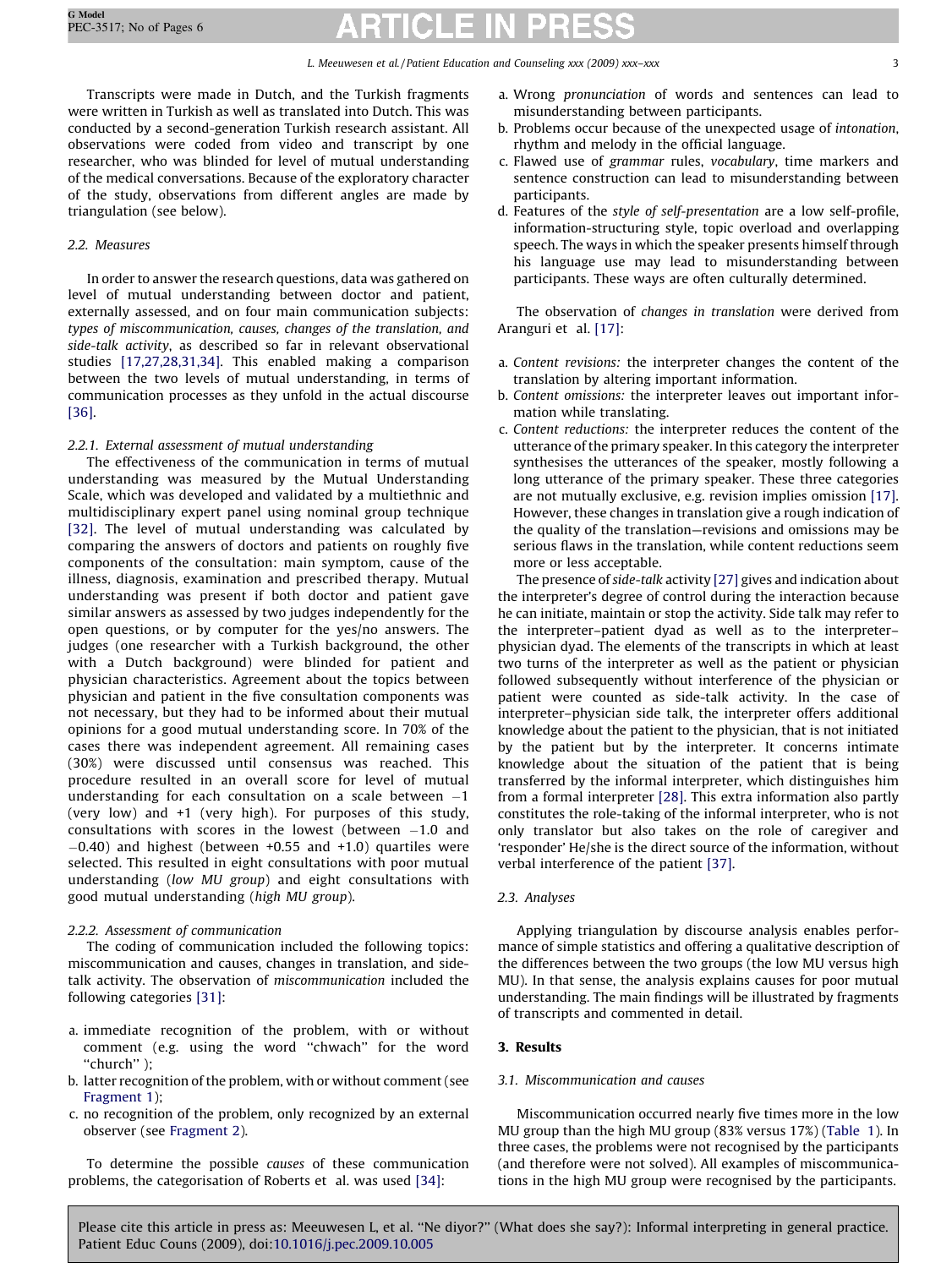<span id="page-3-0"></span>Table 1

Number of communication problems in 16 encounters.

| Communication problems                                                                                                            | Low MU $(n=8)$ | High MU $(n=8)$ |
|-----------------------------------------------------------------------------------------------------------------------------------|----------------|-----------------|
| 1. Immediate recognition of the problem, with or without comment<br>2. Latter recognition of the problem, with or without comment |                |                 |
| 3. No recognition of the problem<br>Total                                                                                         | 15 (83%)       | 3(17%)          |

MU = mutual understanding between doctor and patient.  $t = 2.592, p < .05.$ 

Box 1. [consultation number 111001] 'Patient with earache'; the translation of Turkish is written in italics. 97 GP: have you ever had an ear lavage?<br>98 Interpreter: simdi sey varm? intablanma? dis. simdi sey varm? intablanma? disariya dogru pislik? 99 now is there thing? an infection? dirt to the 100 outside? 101 Patient: bazi icinde var pislik, bazi kasint 102 there is some dirty inside(the ear) that itch 103 Interpreter: yok yani.. sey olarak su gibi cikan pislik 104 no mean.. just like thing dirty that it goes out 105 like water

A substantial number of the miscommunications was caused by style of self-presentation (Table 2), where the interpreter showed a low self-profile, e.g. by having difficulties in structuring the information given by the patient. Other causes were the inability to pronounce words or form words or sentences in the Dutch language correctly.

Fragment 1 shows an example of a communication problem that came up, which was later recognised and eventually solved. The cause of the communication problem lies in the lack of Dutch vocabulary of the interpreter, who is the son of the patient.

The GP's question about ear lavage is translated as 'an infection' (line 99), which is the onset of the miscommunication between patient and doctor. Later on, the communication problem was recognised and eventually solved (not shown). As the patient says that he had received an ear lavage once, the physician then makes the problem visible and discusses with the interpreter what went wrong before in the translation process.

Fragment 2 contains an example of unrecognised miscommunication, which may have serious consequences. A young boy (age 11) is accompanied by his mother, who does not speak Dutch. The boy is the patient as well as the interpreter for his mother. He has a contagious infection on his head, and the GP asks if there are more children in his environment who have it (line 4,6,8–9). The boy mentions his sister Fatima (line 12,17). In line 17 he says that 'it has already stopped', however his mother interrupts in Turkish that it has not stopped yet (line 21). The boy does not translate, and the GP does not ask further. In this consultation, the mother is excluded from the conversation by her son as well as by the GP; she asks her son repeatedly 'what does she (= female GP) say?' ('ne diyor?' in Turkish), but her claims remain unanswered. In terms of Goffman [\[38\],](#page-5-0) the mother is regarded as a non-person by both the other participants. She conveys important information (that Fatima is still infected) which does not reach the GP. This

#### Table 2

Causes of communication problems.

| Causes                     | Low MU | High MU | Total  |
|----------------------------|--------|---------|--------|
| Pronunciation              |        |         | 4(24%) |
| Intonation                 |        |         |        |
| Grammar and vocabulary     |        |         | 5(29%) |
| Style of self-presentation |        |         | 9(47%) |

MU = mutual understanding between doctor and patient.

Box 2. [210717] Turkish speaking mother with her 11-year-old son (=patient), who has an infection; the translation of Turkish is written in italics.

| 01               | GP:                    | that is an infection on your head                              |
|------------------|------------------------|----------------------------------------------------------------|
| 02               | Mother:                | ne diyor? what does she say?                                   |
| 03               | Interpreter (=patient) | ((talks Turkish, not understandable))                          |
| 04               | GP:                    | do you know if there are more people at<br>school who have it? |
| 05               | Patient:               | eh no                                                          |
| 06               | GP:                    | you haven't heard from others?                                 |
| 07               | Patient:               | I haven't heard                                                |
| 08               | GP:                    | no, because it's in the air a bit, and it is                   |
|                  |                        | contagious, it can                                             |
| 09               |                        | be transferred from one to the other                           |
| 10 <sup>1</sup>  | Patient:               | O I see, my sister also has it a bit                           |
| 11               | GP:                    | what?                                                          |
| 12               | Patient:               | my sister                                                      |
| 13 <sup>13</sup> | GP:                    | your sister also has?                                          |
| 14               | Patient:               | yes                                                            |
| 15 <sup>2</sup>  | GP:                    | 0h                                                             |
| 16               | Mother:                | Fatima                                                         |
| 17               | Patient:               | my sister, it has already stopped                              |
| 18               | GP:                    | Fatima?                                                        |
| 19               | Patient:               | it stopped already                                             |
| 20               | GP:                    | she also had a bit                                             |
| 21               | Mother:                | buraya geldi(xx)gecmedi, daha onunkide<br>gecmedi (xx)         |
| 22               |                        | has come here (xx) it hasn't stopped, her's<br>is also still   |
| 23               |                        | <i>there(xx)</i> ((GP works on $pc$ ))                         |
| 24               | GP:                    | hmlet's have a look, hm and which is your                      |
|                  |                        | school?                                                        |
|                  |                        | [[GP explains to patient, 12 lines]]                           |
| 36               | Patient:               | ves                                                            |
| 37               | GP:                    | okay, so I'll give you something for that                      |
| 38               | Mother:                | ne diyor? (what does she say?)                                 |
| 39               | GP:                    | can you take in pills, do you think?                           |
| 40               | Patient:               | yes                                                            |
|                  |                        |                                                                |

miscommunication showed up only for the researcher, after the Turkish spoken part of the conversation was translated.

#### 3.2. Changes in translation

Content omissions, leaving out important information, happened most frequently (48%). These changes in translation occurred twice as often in the low MU group than the high MU group (65% versus 35%) (Table 3).

[Fragment 3](#page-4-0) shows an example of a content omission. During this encounter a married couple visits the GP and their adult

| Table 3 |                         |
|---------|-------------------------|
|         | Changes in translation. |

| Changes               | Low MU   | High MU | Total     |
|-----------------------|----------|---------|-----------|
| 1. Content revisions  | 11       | 8       | 19 (32%)  |
| 2. Content omissions  | 21       | 8       | 29 (48%)  |
| 3. Content reductions |          | 5       | 12 (20%)  |
| Total                 | 39 (65%) | 21(35%) | 60 (100%) |

MU = mutual understanding between doctor and patient. n.s. (because of large standard deviation).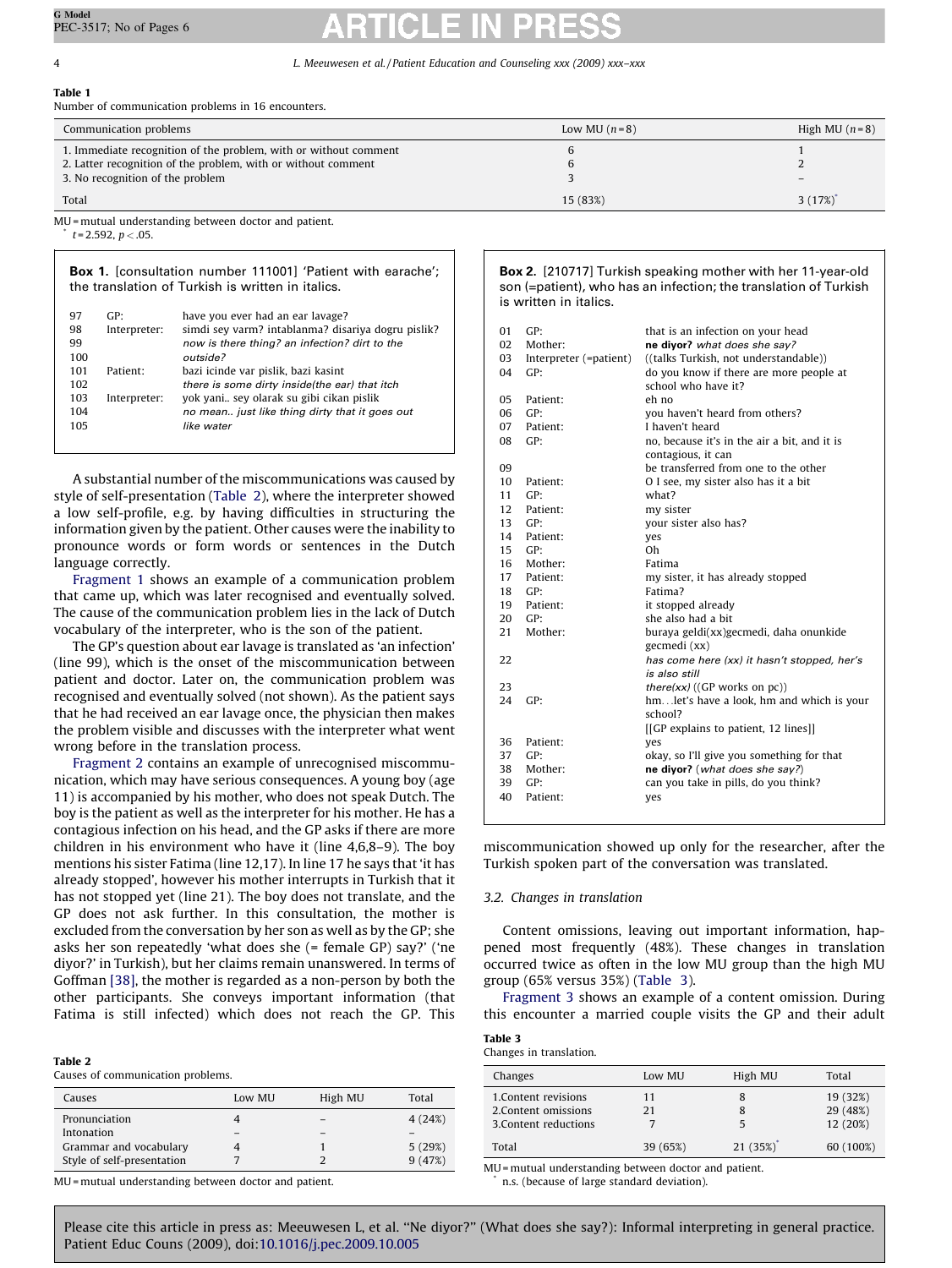<span id="page-4-0"></span>Box 3. [consultation number 310714] Husband is patient; he is accompanied by his wife and adult daughter, who translates. The translation of Turkish is written in italics.

| 876 | Patient <sup>.</sup> | surdan soyleydi (xxxx) ben birseye bastiydim   |
|-----|----------------------|------------------------------------------------|
| 877 |                      | from here it was so (xx) I stood on something  |
| 878 |                      | $(($ patient points to foot))                  |
| 879 | Interpreter          | and then over here                             |
| 880 | Patient's wife:      | bastim deme sus bir kontrol etsin              |
| 881 |                      | don't say I stood on something. Quiet, let her |
| 882 |                      | check                                          |
| 883 | GP                   | yes  well it isn't purple now, fortunately     |
| 884 | Interpreter:         | no not that                                    |
| 885 | GP                   | no                                             |
|     |                      |                                                |

daughter functions as an interpreter. The patient (husband) is trying to explain his symptoms: he has a painful, purple foot. His wife also joins the discussion. Earlier in the encounter the patient tells the story that he stood on something, which may have caused the painful foot.

In line 876 the patient points out where the foot was purple and says that he stood on something. The interpreter translates the part 'and then over here' (line 879), but leaves out the part where the patient 'stood on something'. The patient's wife (v) comments on the request of the patient in line 880–882. She directs him not to mention the incident and to wait for the GP to look at the foot. Both the wife and the interpreter may think that this request has nothing to do with the symptom. However, this seems important for the patient, because prior to this fragment he also mentioned this request. The doctor did not receive this information during the encounter either.

In sum, more linguistic problems occur in the low MU group because the interpreters' language proficiency appears to be insufficient, or because of selectivity. Changes in translation, especially omissions, may lead to a decrease in mutual understanding between doctor and patient during the discourse. The majority of the communication problems was related to style of self-presentation.

# 3.3. Side talk

In the low MU group, side talk happened nearly four times more than in the high MU group (52 versus 14). In the low MU group the interpreter did provide background information to the GP more often (Table 4).

One may speculate that the interpreter complicates the communication with this topic overload. Background information provided by an informal interpreter does not always seem to be effective. Instances of side-talk activity between interpreter and patient happened twice as often in the low MU group than in the high MU group. This kind of side talk resulted in exclusion of the physician from the interaction. The frequent occurrence of side talk seems to complicate the interaction between doctor and patient. The interpreter explains and talks more to the patient, to make the physician's contribution more understandable, but in fact this has

#### Table 4 Side talk.

| www.cam                           |                           |                            |
|-----------------------------------|---------------------------|----------------------------|
| Side talk                         | Encounters with<br>low MU | Encounters with<br>high MU |
| Interpreter $\rightarrow$ GP      | 35                        | 6                          |
| Interpreter $\rightarrow$ patient | 17                        | 8                          |
| Total                             | 52                        | 14                         |

MU = mutual understanding between doctor and patient. One-sided t-test,  $t = 1.569$ ,  $p < 0.10$ .

an adverse effect, evidenced in a lower level of mutual understanding.

# 4. Discussion and conclusion

# 4.1. Discussion

According to expectations, there were more instances of miscommunication in the low MU group than in the high MU group. Causes for this miscommunication were mainly due to interpreters' low-profile presentation, recognised in hesitating behaviour and problems structuring the information. Omissions of content occurred most frequently in the translation process, which is in line with Aranguri's findings [\[17\]](#page-5-0). Furthermore, the interpreter's frequent conveyance of background information to the physician as well as side talk between interpreter and patient make it difficult for the patient or the physician to follow the interaction as well as for the interpreter to coordinate it. Informal interpreters form the essential link in the intercultural constellation of the medical encounter, and they try to control and coordinate the medical conversation. They are thus active participants performing multiple roles; these findings confirm present theories of interpreting [\[25–28\],](#page-5-0) which claim that interpreters are not just translation machines but have an active role in the interaction. We have seen that these roles cover more than translating alone, as they include aspects of being an advocate of the patient, and in that role contributing to a trustful relationship between patient and physician [\[19\].](#page-5-0) However, informal interpreters differ from each other in their role performance, which may lead to facilitation or hindering of the medical encounter [\[19,27,28\]](#page-5-0). Hindrance indicators are the interpreter taking the role of 'responder' while giving background information (volunteering, adding facts and information), and frequent side talk between interpreter and patient. These issues have been identified by physicians as difficulties when confronted with a patient and an informal interpreter [\[28\].](#page-5-0) They wonder what patient and family interpreter are discussing together, especially if they receive brief bits of information after a long stretch of side talk. When family interpreters become the direct source of information, it should be considered that this is not always be very effective [\[28,37\]](#page-5-0), especially in the case of precarious issues (e.g. relational problems, sexual or genital problems).

Some methodological remarks need to be made. Because of the exploratory character of the study, it was not intended to generalise regarding quality of informal interpreting. The small research sample provided more understanding of relevant interactional mechanisms in the process of interpreting. By applying triangulation – the observation techniques used here more or less pointed in the same direction in terms of differences between low and high MU groups – the study reaches accountable reliability. By conducting a comparative analysis, this study offered more insight into informal interpreters' interactional behaviour during consultations with both good and poor mutual understanding, and explained causes for the differences. We did not focus here on cultural factors (e.g. in terms of values, norms) or medical communication factors in general.

Only Turkish interpreters participated in this study. To what degree are the findings applicable to other migrant patient groups? As relevant patient variables (education, Dutch language proficiency, and cultural views) resemble those of other migrant groups, there is no reason to believe that the results would not be valid for other migrant groups as well. It would be interesting to conduct research where different migrant groups are compared which each other. It is recommended to repeat similar research with larger groups and with patients of different origins, and to make comparisons between informal and formal interpreters.